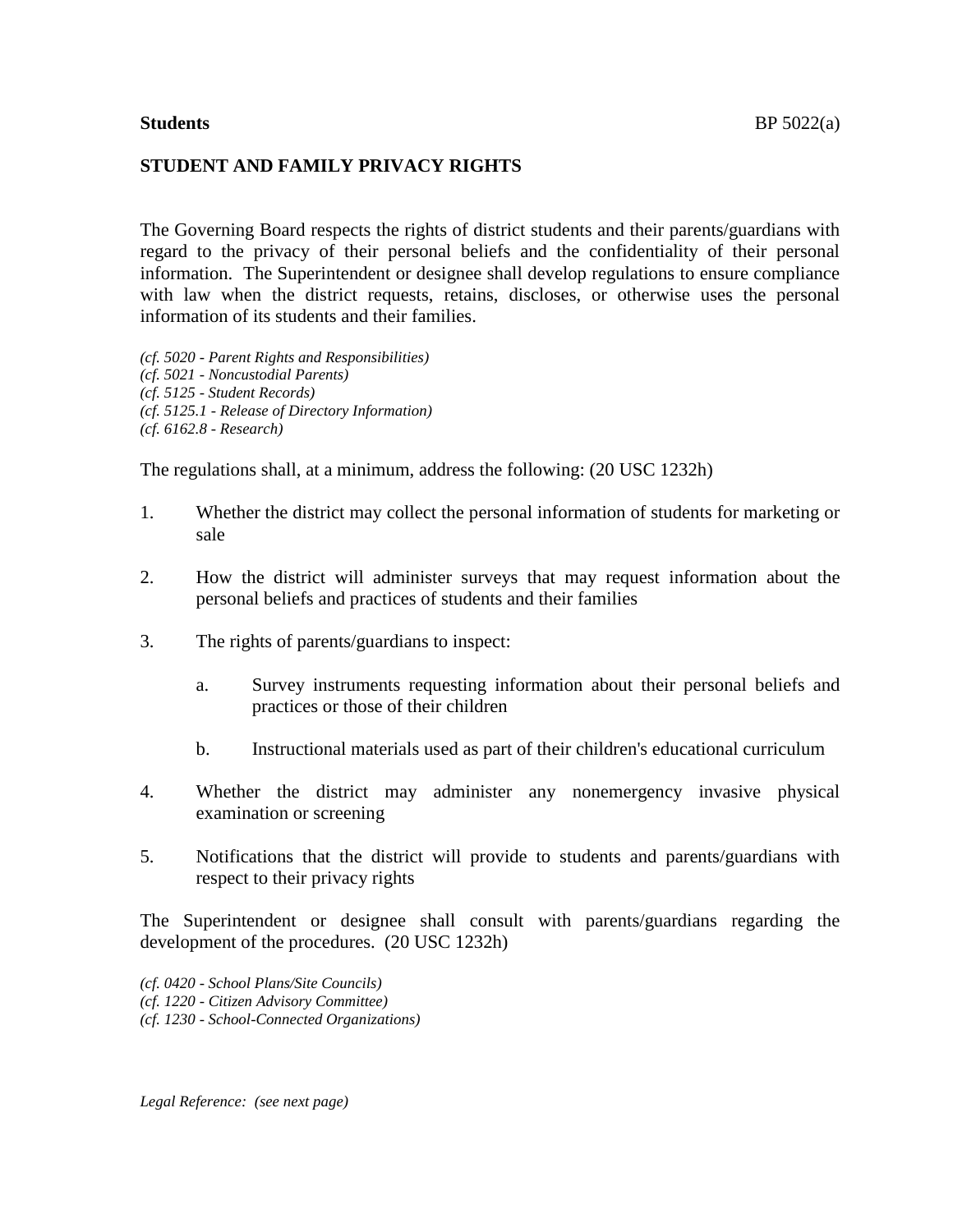*Legal Reference:*

*EDUCATION CODE 49450-49458 Physical examinations 49602 Confidentiality of personal information received during counseling 51101 Parents Rights Act of 2002 51513 Test, questionnaire, survey, or examination concerning personal beliefs 51938 Sexual Health and HIV/AIDS Prevention Education Act; notice and parental excuse UNITED STATES CODE, TITLE 20 1232g Family Educational Rights and Privacy Act 1232h Protection of pupil rights*

*Management Resources:*

*WEB SITES CSBA: http://www.csba.org California Department of Education: http://www.cde.ca.gov U.S. Department of Education, Family Policy Compliance Office: http://www.ed.gov/offices/OM/fpco*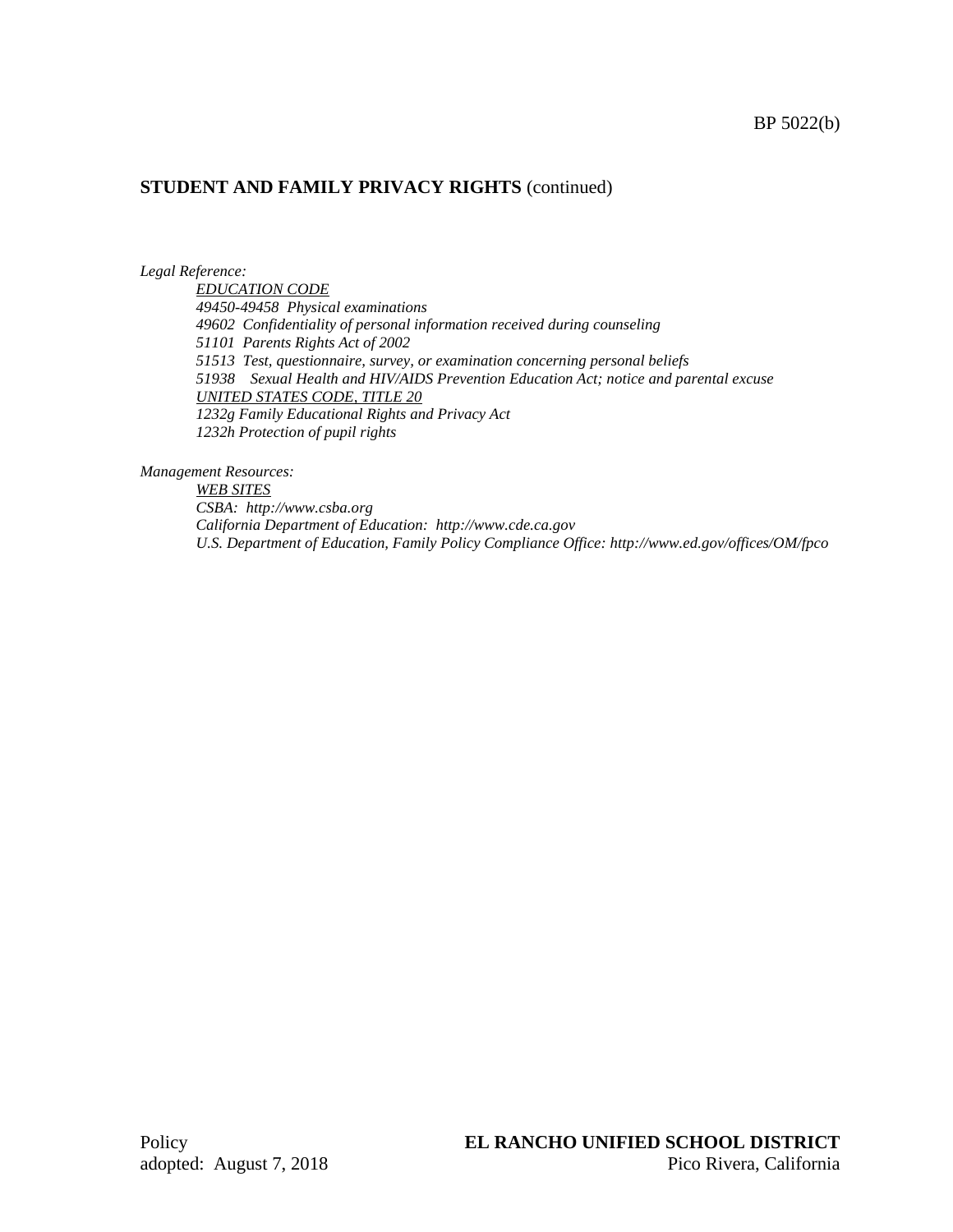# **STUDENT AND FAMILY PRIVACY RIGHTS**

## **Collection of Personal Information for Marketing or Sale**

*Personal information* for marketing or sale means individually identifiable information, including a student's or parent/guardian's first and last name, home or other physical address (including street name and the name of the city or town), telephone number, or social security identification number. (20 USC 1232h)

District staff shall not administer or distribute to students any survey instrument that is designed for the purpose of collecting personal information for marketing or sale.

Requirements regarding the collection of personal information for marketing or sale shall not apply to the collection, disclosure, or use of personal information collected from students for the purpose of developing, evaluating, or providing educational products or services for, or to, students or educational institutions, such as the following: (20 USC 1232h)

- 1. College or other postsecondary education recruitment or military recruitment
- 2. Book clubs, magazines, and programs providing access to low-cost literary products
- 3. Curriculum and instructional materials used by elementary and secondary schools
- 4. Tests and assessments to provide cognitive, evaluative, diagnostic, clinical, aptitude, or achievement information about students (or to generate other statistically useful data for the purpose of securing such tests and assessments) and the subsequent analysis and public release of the aggregate data from such tests and assessments
- *(cf. 6162.51 - State Academic Achievement Tests)*
- 5. The sale by students of products or services to raise funds for school-related or education-related activities
- *(cf. 1321 - Solicitation of Funds from and by Students)*
- 6. Student recognition programs
- *(cf. 5126 - Awards for Achievement)*

#### **Surveys Requesting Information about Beliefs and Practices**

A student's parent/guardian shall provide prior written consent before the student is required to participate in a survey inquiring about one or more of the following: (Education Code 51513; 20 USC 1232h)

1. Political affiliations or beliefs of the student or his/her parent/guardian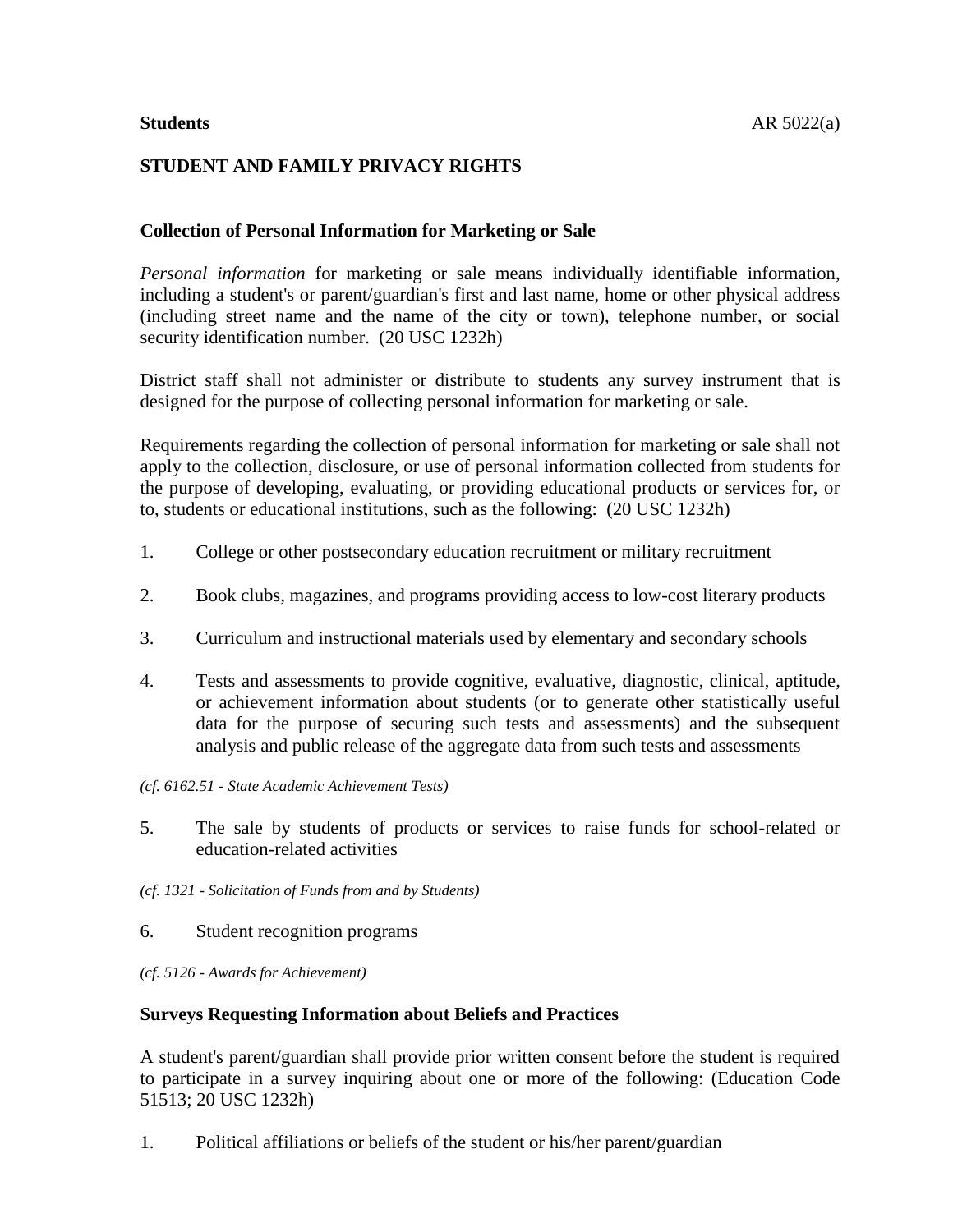- 2. Mental or psychological problems of the student or his/her family
- 3. Sexual behavior or attitudes or personal beliefs and practices in family life or morality
- 4. Illegal, anti-social, self-incriminating, or demeaning behavior
- 5. Critical appraisals of other individuals with whom the student has close family relationships
- 6. Legally recognized privileged or analogous relationships, such as those of lawyers, physicians, or ministers
- 7. Religious practices, affiliations, or beliefs of the student or his/her parent/guardian
- 8. Income, except to the extent that income is required to be disclosed by law for participation in a program or for receiving financial assistance under such a program
- *(cf. 3553 - Free and Reduced Price Meals)*
- *(cf. 5148 - Child Care and Development)*

Notwithstanding the above requirements, the district may administer to students in grades 7- 12 anonymous, voluntary, and confidential research and evaluation tools to measure student health risks and behaviors, including tests and surveys about student attitudes or practices related to sex as long as parents/guardians are provided written notice and given an opportunity to request, in writing, that their child not participate. (Education Code 51938)

If a student participates in a survey requesting information about beliefs and practices as identified above, school officials and staff members shall not request or disclose the student's identity.

*(cf. 6162.8 - Research)*

## **Parent/Guardian Access to Surveys and Instructional Materials**

The parent/guardian of any district student, upon his/her request, shall have the right to inspect: (Education Code 51938; 20 USC 1232h)

- 1. A survey or other instrument to be administered or distributed to his/her child that either collects personal information for marketing or sale or requests information about beliefs and practices
- 2. Any instructional material to be used as part of his/her child's educational curriculum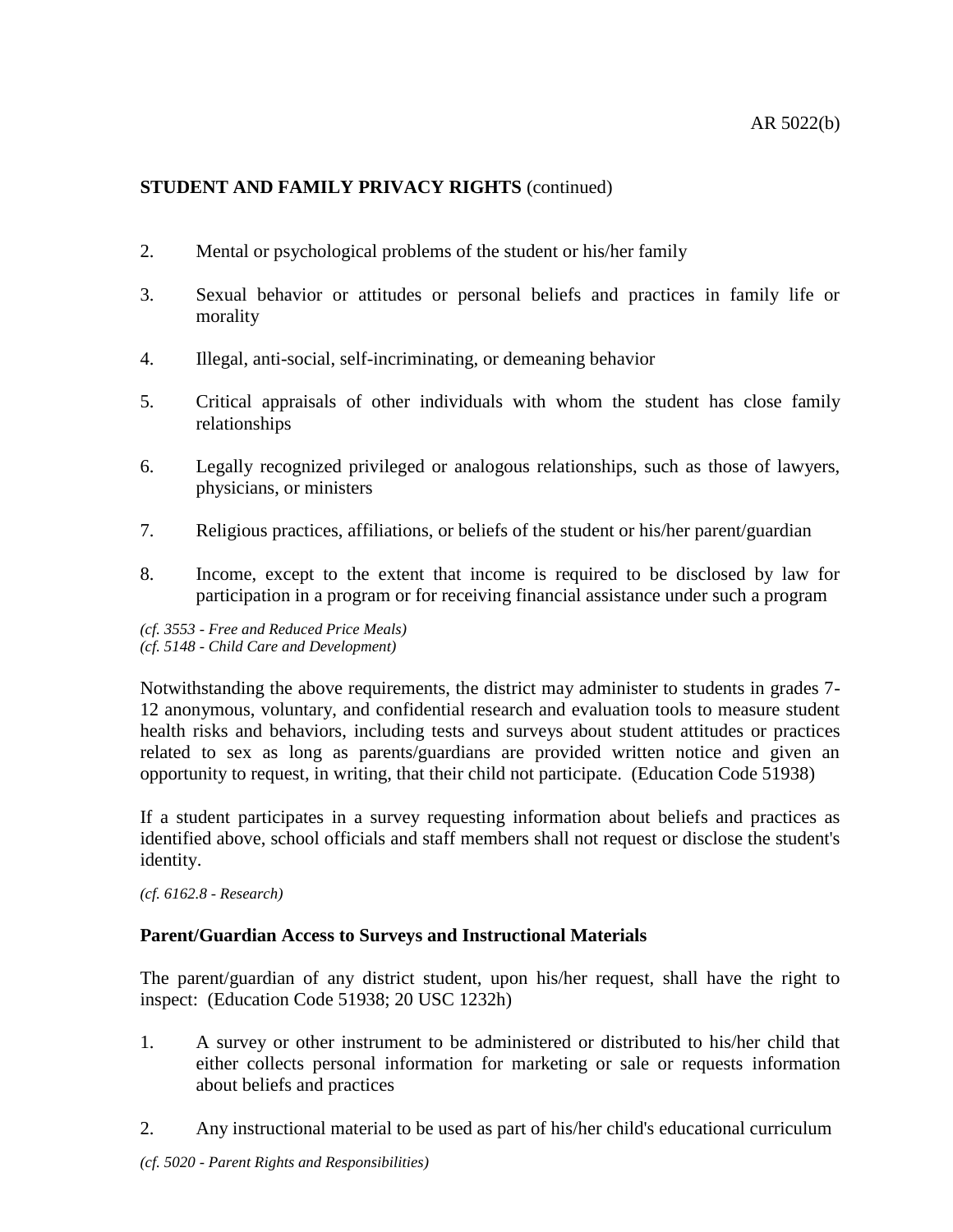Within a reasonable period of time after receiving a parent/guardian's request, the principal or designee shall permit the parent/guardian to view the survey or other document he/she requested. A parent/guardian may view the document any time during normal business hours.

No student shall be subject to penalty for his/her parent/guardian's exercise of any of the rights stated above.

#### **Health Examinations**

Authorized school officials may administer to any student any physical examination or screening permitted under California law. However, no student shall be subjected to a nonemergency, invasive physical examination without prior written notice to his/her parent/guardian. (20 USC 1232h)

*Invasive physical examination* means any medical examination that involves the exposure of private body parts or any act during such examination that includes incision, insertion, or injection into the body, but does not include a properly authorized hearing, vision, or scoliosis screening. (20 USC 1232h)

*(cf. 5131.61 - Drug Testing) (cf. 5141.3 - Health Examinations)*

#### **Notifications**

At the beginning of the school year, the Superintendent or designee shall notify parents/guardians of: (20 USC 1232h)

- 1. The district's policy regarding student privacy
- 2. The process to opt their children out of participation in any activity described in this policy and administrative regulation
- 3. The specific or approximate dates during the school year when the following activities are scheduled:
	- a. Survey requesting personal information
	- b. Physical examinations or screenings
	- c. Collection of personal information from students for marketing or sale